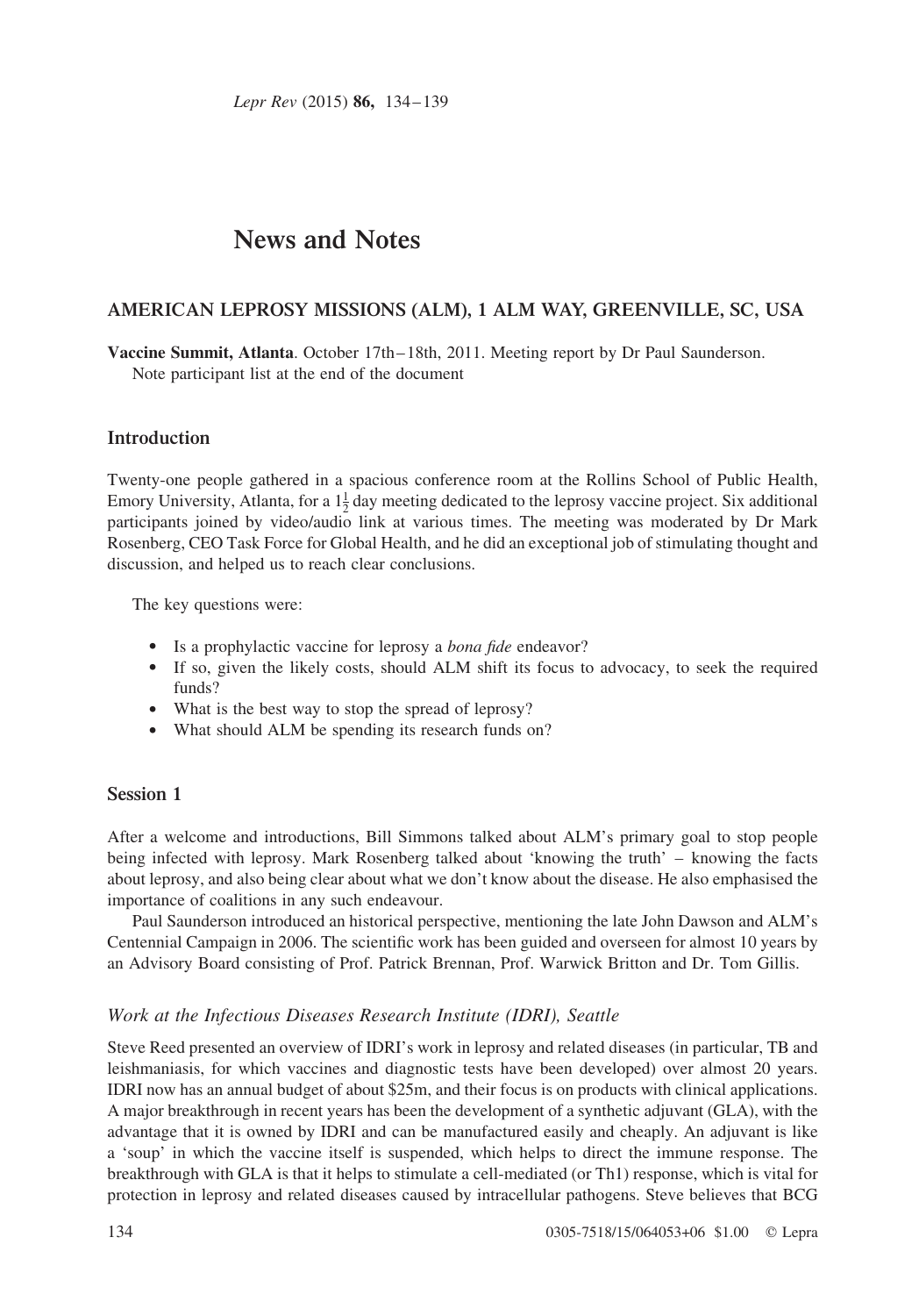will not be easily displaced from its position as a widely used vaccine in infancy, so his strategy for both leprosy and TB is to build on that, in what he termed a 'prime-boost' arrangement: BCG primes an initial immune response which is weak, variable and which gradually wanes, but which could be significantly boosted by a sub-unit vaccine in adjuvant, probably given in 2 or 3 doses (a second dose of BCG does not work well as a booster). Such a vaccine would initially be tested and deployed as a post-exposure prophylaxis – i.e. in contacts of new cases, who are known to be at high risk of developing leprosy – but it could subsequently be given to children as part of the normal immunization programme (in the latter case a vaccine with an effect against both leprosy and TB would be ideal).

This leads into a recurring theme in the meeting – the possibility of using new vaccines being made for TB, especially if there are reasons to believe they would have a cross-over effect against leprosy. This would potentially save a lot of money. Steve feels that it is best if they are developed in parallel, as some joint costs can be covered by TB funding. TB antigens being used in new vaccines can be tested for their response in leprosy, although in fact, there are very few new, untested antigens – really only one, from Peter Andersen's lab. Linkages with TB could also occur in clinical trials and in diagnostic strategies.

Mark asked if ALM's contribution had been critical to the leprosy work at IDRI. In reply, Steve said that it has been up to now, but it was always expected that as a definite product became more of a possibility, other funding would become available; this is now beginning to appear.

Malcolm Duthie then presented an overview of the leprosy work done at IDRI over 8 or 9 years. After defining and producing 100 or so unique leprosy antigens, the immune response to individual antigens was studied in leprosy patients, household contacts, TB patients and endemic controls from Seattle (USA), Goiania (Brazil), Delhi (India) and Cebu (Philippines). After narrowing the field down to the most promising antigens doing best on a range of criteria, tests for protection in the mouse foot-pad have been done by Tom Gillis, and more recently by Dr Makino in Tokyo. The focus is now on six antigens for which there is evidence of a protective effect, the top three being ML 2055, ML2028 and ML2380. Tom and Malcolm have recently developed a new test using adoptive transfer of T cells from immunized mice to immune-deficient nude mice: this is able to demonstrate a protective effect more quickly, in about 3 months. Results from the current batch of studies are expected by mid-2012, so that a decision about the best vaccine composition can be made then. The process of manufacturing the lead candidates is being developed, and IDRI is also looking at various fusion proteins, which would be cheaper to manufacture.

The timeline is expected to be about 3–4 years to completion of Phase I (safety) studies, at a cost of perhaps US\$3m.

Diana Lockwood pointed out that relying on recognition of antigens by paucibacillary (PB) leprosy patients to lead the selection of antigens may be a problem, as they have some deficit in immunity which has allowed them to get leprosy. In response, Steve said that recognition of antigens is not the problem, but rather the type of immune response that develops. Gilla Kaplan pointed out that it is very difficult to redirect the immune response in established lepromatous patients, but in very early infection it may be possible to redirect it and make it more protective.

## Global leprosy

Etienne Declercq presented the global leprosy statistics and future prospects, pointing out some of the limitations of the published data. It was interesting to see that although Brazil has by far the highest case detection rate of large countries, several small island states have rates 10 times that of Brazil. The reasons for this are not known. Looking at trends of Grade 2 Disability and childhood cases suggests that the reported declines in new case detection globally over the last decade may be misleading. Another recurrent theme during the meeting was our uncertainty about the mechanisms of transmission and about the real prevalence and incidence of leprosy, and their trends. However, there was general agreement that leprosy is not about to disappear.

Modeling does show the importance of keeping detection delay low, and this may not be happening in many places. Contact examination has been brought back into the WHO global strategy, but there is a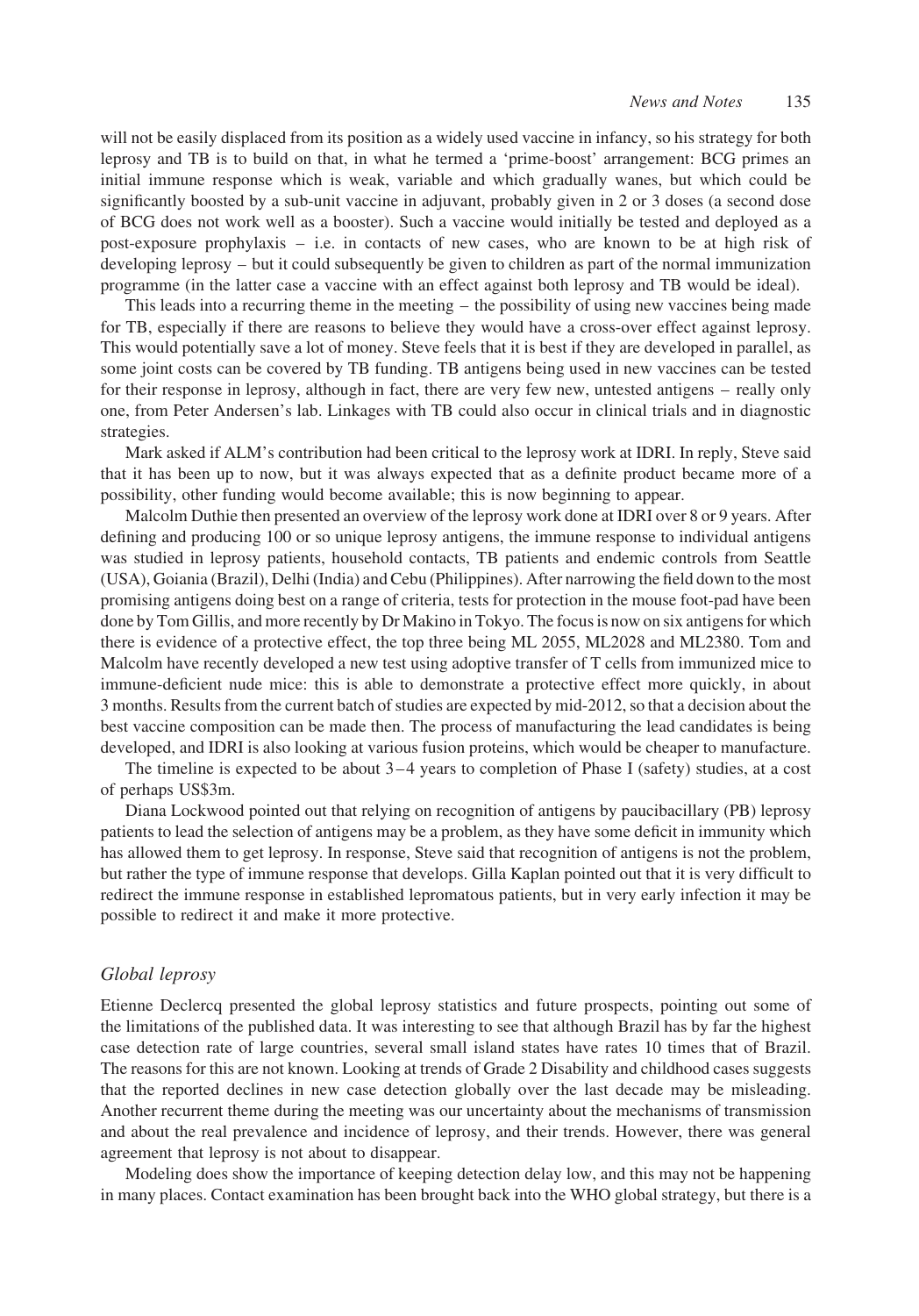#### 136 News and Notes

problem in maintaining expertise in the field. In Bangladesh, contacts are examined annually for 5 years, but many other countries are not able to do this. Other strategies to reduce the transmission of leprosy include: chemoprophylaxis with or without immunoprophylaxis; the use of new diagnostic tests to detect and treat sub-clinical cases prior to overt disease; and the use of a new vaccine (perhaps a TB vaccine with an effect against leprosy) more widely. The development and deployment of new anti-leprosy drugs is, by itself, unlikely to affect transmission.

A general discussion followed and Cairns Smith noted that implementation of leprosy control activities may have deteriorated in the last 10 years, partly as a result of decreased political commitment. In commenting on post-exposure prophylaxis, he said that a test of infection would be needed; also we need to be clear about three different risk categories: the general population, contacts of PB cases and contacts of MB cases. Even in the last group with the highest risk, attack rates are low, so large sample sizes would be needed for clinical trials.

Paul Fine also commented on the overall slow decline in incidence in many countries, and noted that it may be real in many countries, and attributable to improving socioeconomic conditions and to the widespread use of BCG in infants, in addition to leprosy control efforts. Doug Walsh echoed the problem of our lack of knowledge about transmission and the large, expensive studies needed to show an effect of any new intervention. Will there be enough patients and a suitable infrastructure to study the new vaccine when it is ready?

Diana Lockwood felt that the greatest need at present is the early detection of new cases, which depends on the clinical abilities of field staff and the referral services – a huge challenge in integrated programmes. We need to work hard at maintaining expertise. Chemotherapy and the management of nerve damage are additional research priorities.

Patrick Brennan mentioned that in discussion about research needs, no-one was talking about a vaccine, but Mark made two interesting points: we tend to talk about what we know; secondly it is not necessarily an either/or situation – we should look at how a vaccine may fit in with current work. Cairns stated that a leprosy-only vaccine is not a cost-effective proposition and we should be watching developments in TB.

Paul Fine said that a new vaccine would have to be either cheaper or safer or more protective than BCG and noted the logistic difficulties of introducing a targeted vaccine against leprosy given the geographic and socio-economic distribution of the disease and the reality of health systems in most leprosy endemic countries. However, Steve's strategy is not to replace BCG but to build on it: BCG is OK but we can do better and people deserve better.

A final quote from Session 1, from Mark Rosenberg:

Question: When is the best time to plant a tree? Answer: 20 years ago!

## Session 2

Session 2 began with a presentation by Gerd Pluschke on Buruli ulcer and the vaccine work that he is doing with a 3-year EU grant. They are at an early stage and do not yet have a clear view of how further development will be funded. Gerd agrees that there is a major problem with training and infrastructure in endemic areas, but his view is that with both leprosy and BU, a vaccine would be one way of by-passing this hurdle.

In further discussion of the leprosy vaccine, Christine Sizemore stated that cost-effectiveness and feasibility are serious issues, which may get even more difficult after Phase I studies are complete, so looking at the forthcoming TB vaccines may be the best option. Tom Gillis countered the view that testing a vaccine would be too difficult, saying that a COLEP-like study is doable and that testing a vaccine in a therapeutic setting (in MB patients) could be a much smaller and therefore cheaper study.

Gilla Kaplan turned to the more general issue of leprosy research, which was almost eliminated by the recent elimination campaign. There is a need to be proactive in keeping leprosy research alive and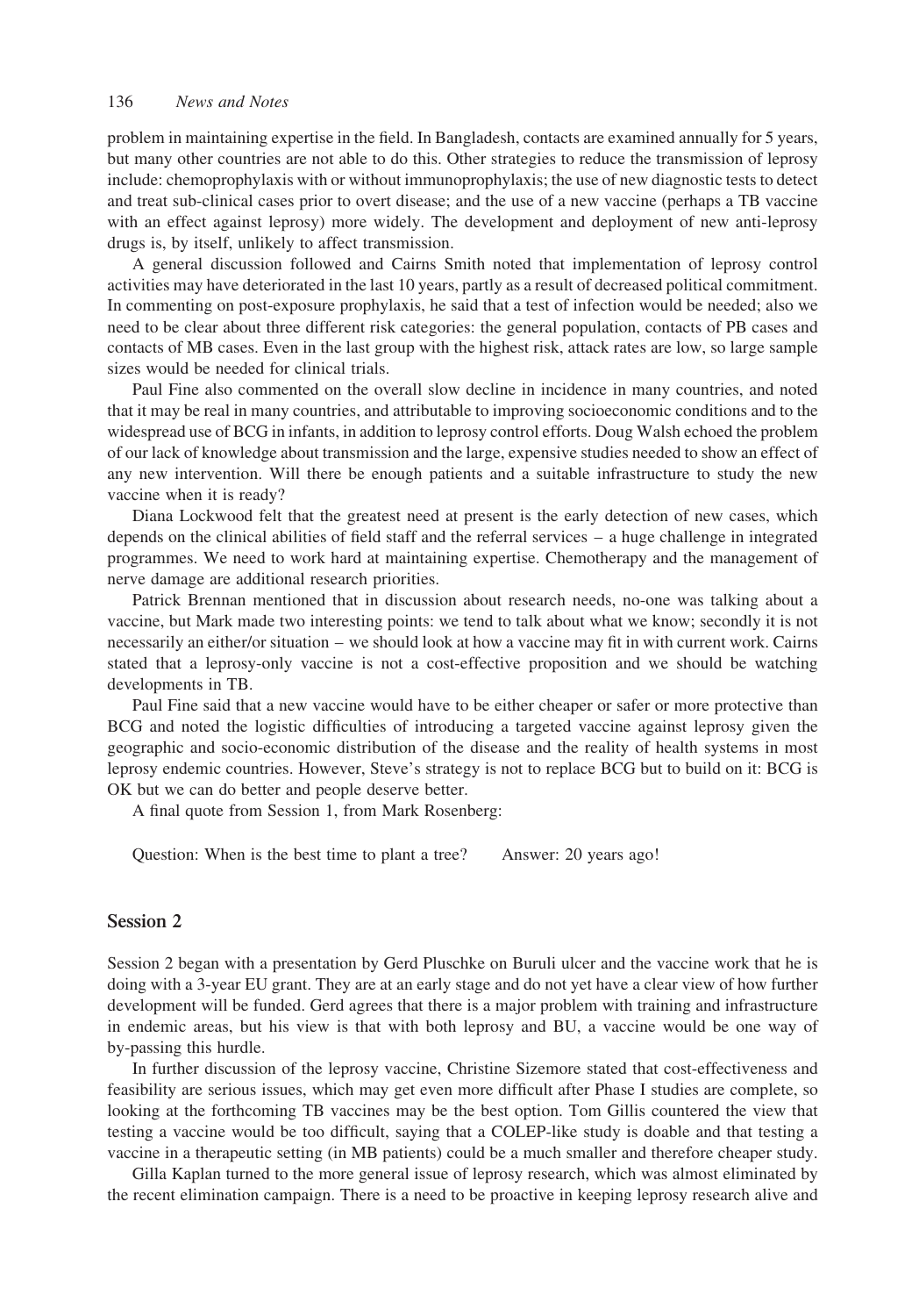the vaccine project has helped to some extent, but it is important to have a specific goal in mind when doing basic research. Sometimes an outrageous aim is need to galvanize attention – Mark gave the example of road deaths: Sweden has the aim of abolishing road deaths by 2020, which seems impossible at first sight!

Mark then asked Steve for the key lessons learned from his TB vaccine work: one, antigen selection is important; two, avoid inflammation; three, less is more (i.e. vaccine dose must be kept low); four, animal models have generally been helpful in predicting the effect in humans.

## Advocacy

There was discussion about how to develop a larger coalition for funding the vaccine project and how to advance the attitude of WHO and others beyond the elimination goal, perhaps with a new World Health Assembly resolution. Steve is sure that additional funding can be found and aims to continue IDRI's leprosy work, even if funding from ALM decreases. Patrick agreed that the science is exciting, but questioned whether this is what ALM should be spending its money on; service-based research may be a more appropriate goal.

Warwick Britton joined the discussion by video-link at the end of the session. He felt that the vaccine project has maintained a focus on basic research and that, for example, the new adjuvant from IDRI is a tremendous advance. However, the science is one thing and ALM's priorities are another and he felt that ALM should not be in the business of funding a major Phase I study. Certain details of the current studies in mice were discussed, and Warwick felt that the work should be funded until the middle of next year when a definite conclusion can be reached about vaccine design. For future work, ALM should be seeking to build a coalition to fund the work, rather than doing it alone. An additional task will be to build support from the public health and leprosy community, which is currently partial at best.

There was general agreement with Warwick on this. Etienne pointed out that the operational issues of training and infrastructure development should not compete with research, but continue to be pursued in parallel. A vaccine is still a long way off, so better case-finding and chemoprophylaxis are important short-term goals.

## Session 3

On the second morning, there was discussion to clarify the outcomes from the previous day and look at the general priorities in leprosy research. There was optimism that a new leprosy vaccine can be developed, tested and deployed, to the great advantage of future generations. On the other hand, there are many short- to medium-term goals in leprosy research and service provision that must not be neglected and ALM would do well to do some further strategic planning in this area. The involvement of the general population and people affected by leprosy will also be crucial in improving case-finding and case-holding, and in advocating for better services.

## Conclusion

The vaccine project could change the nature of leprosy control, significantly reduce transmission and help to move leprosy research forward. ALM can be an agent of change, but only by building a broad coalition. Other priorities in the leprosy field cannot be ignored, but need a more focused strategic approach.

In answer to the questions posed at the start, the vaccine summit concluded that while nothing is certain in scientific research, the continued development of a prophylactic vaccine for leprosy is worthwhile, but that ALM should help to recruit other donors to the cause; the task is too big for ALM alone. In the short-term, the best way to stop the spread of leprosy is through early case-finding, which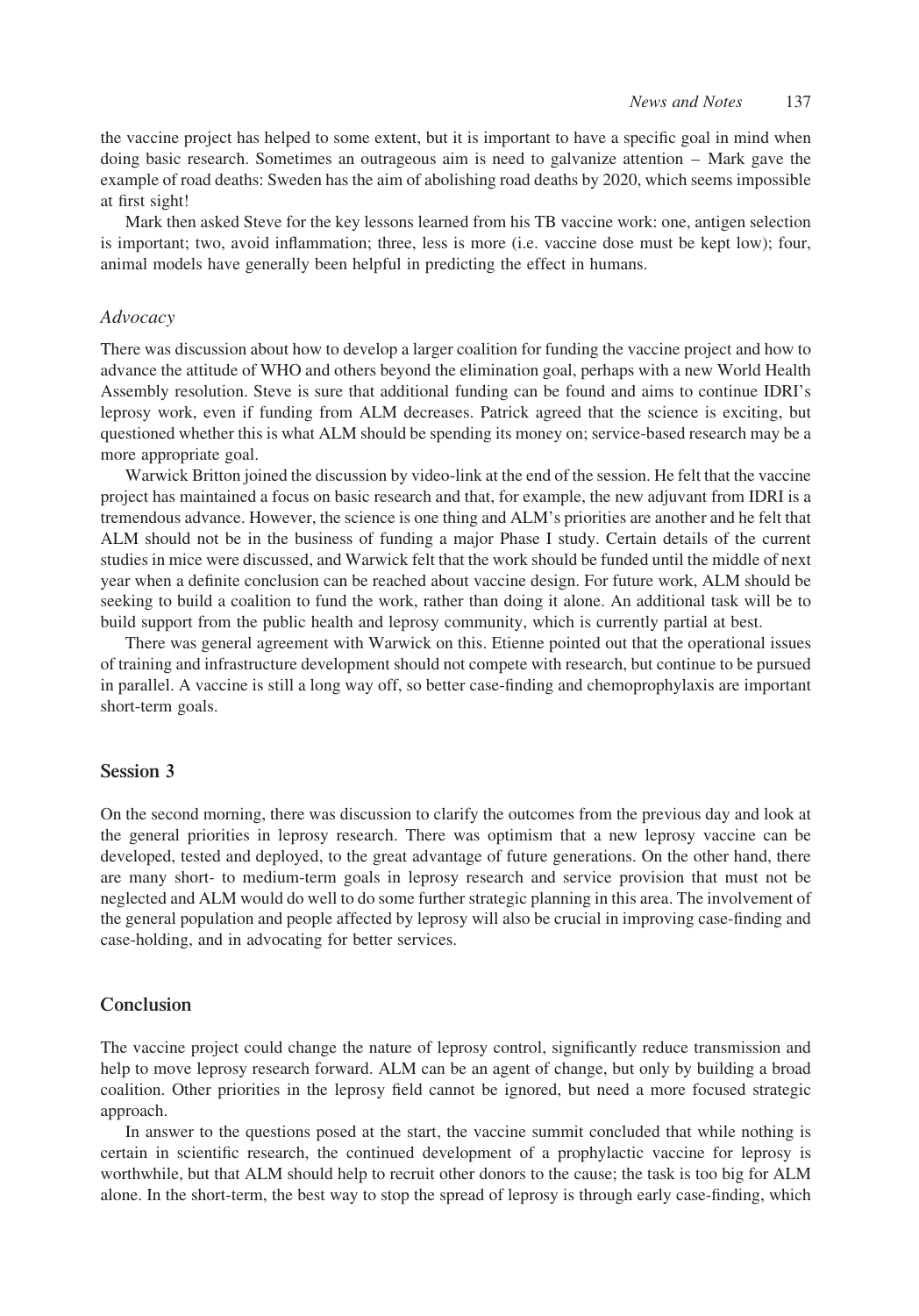## 138 News and Notes

can be promoted by training field and referral level staff in diagnostic skills, carrying out contact examinations and developing new diagnostic tests; chemoprophylaxis given to contacts would be a helpful additional tool to use. In the longer term, immunoprophylaxis with a prophylactic vaccine might be valuable, initially in household contacts and possibly thereafter in an immunization programme, although acceptance in routine immunization programmes will be much easier for a vaccine which prevents both leprosy and TB. ALM currently funds a wide range of leprosy research, and it would be a good exercise to think more strategically about what should be the priorities.

# Leprosy Vaccine Summit Participants

Task Force for Global Health

Dr. Mark Rosenberg - President & CEO of The Task Force for Global Health; Adjunct Professor, Rollins School of Public Health, Emory University, Atlanta (Moderator)

SAC (Scientific Advisory Committee) – ALM Leprosy Vaccine Program

Dr. Tom Gillis -National Hansen's Disease Program, Immunity/Diagnosis of Mycobacterial Infection, Baton Rouge, Louisiana

Dr. Patrick Brennan - University Distinguished Professor Department of Microbiology, Immunology and Pathology, Colorado State University, Fort Collins

Dr. Warwick Britton - Bosch Professor of Medicine and Professor of Immunology, University of Sydney, Sydney Medical School; Chair of the TLM International Research Committee (Participating by video link)

Leading Experts: Opportunities & Challenges

Prof. Cairns Smith - Emeritus Professor of Public Health, University of Aberdeen; Chair of ILEP (International Federation of Anti-Leprosy Associations) Technical Commission; Chair of the 8th WHO Expert Committee on leprosy (Participating by video link)

Dr. Etienne Declercq – Medical Advisor, Damien Foundation, Brussels; ILEP Technical Commission **Prof. Paul Fine** – Professor of Communicable Disease Epidemiology, London School of Hygiene & Tropical Medicine, University of London (Participating by video link)

Dr. Douglas Walsh – Department of Immunology and Medicine, United States Armed Forces Research Institute of Medical Sciences, Bangkok (Participating by video link)

Prof. Gerd Pluschke - Head of Department, Medical Parasitology & Infection Biology, Molecular Immunology, Swiss Tropical and Public Health Institute / University of Basel

Dr. Diana Lockwood - Professor of Tropical Medicine, London School of Hygiene & Tropical Medicine, University of London; ILEP Technical Commission; Editor: Leprosy Review (Participating by video link)

Dr. Gilla Kaplan – Head of the Laboratory of Mycobacterial Immunity and Pathogenesis at the Public Health Research Institute, UMDNJ, Newark, New Jersey

Dr. Christine Sizemore – Chief, Tuberculosis, Leprosy and other Mycobacterial Diseases Section, National Institutes of Health / NIAID, Bethesda, Maryland (Participating by phone link)

Infectious Disease Research Institute – IDRI

Dr. Steve Reed – Founder, President & Chief Scientific Officer, Infectious Disease Research Institute, Seattle, USA

Dr. Malcolm Duthie – Senior Scientist, Infectious Disease Research Institute, Seattle, USA

Rollins School of Public Health, Emory University

Dr. Lance Waller – Professor and Chair, Department of Biostatistics and Bioinformatics, Rollins School of Public Health, Emory University, Atlanta